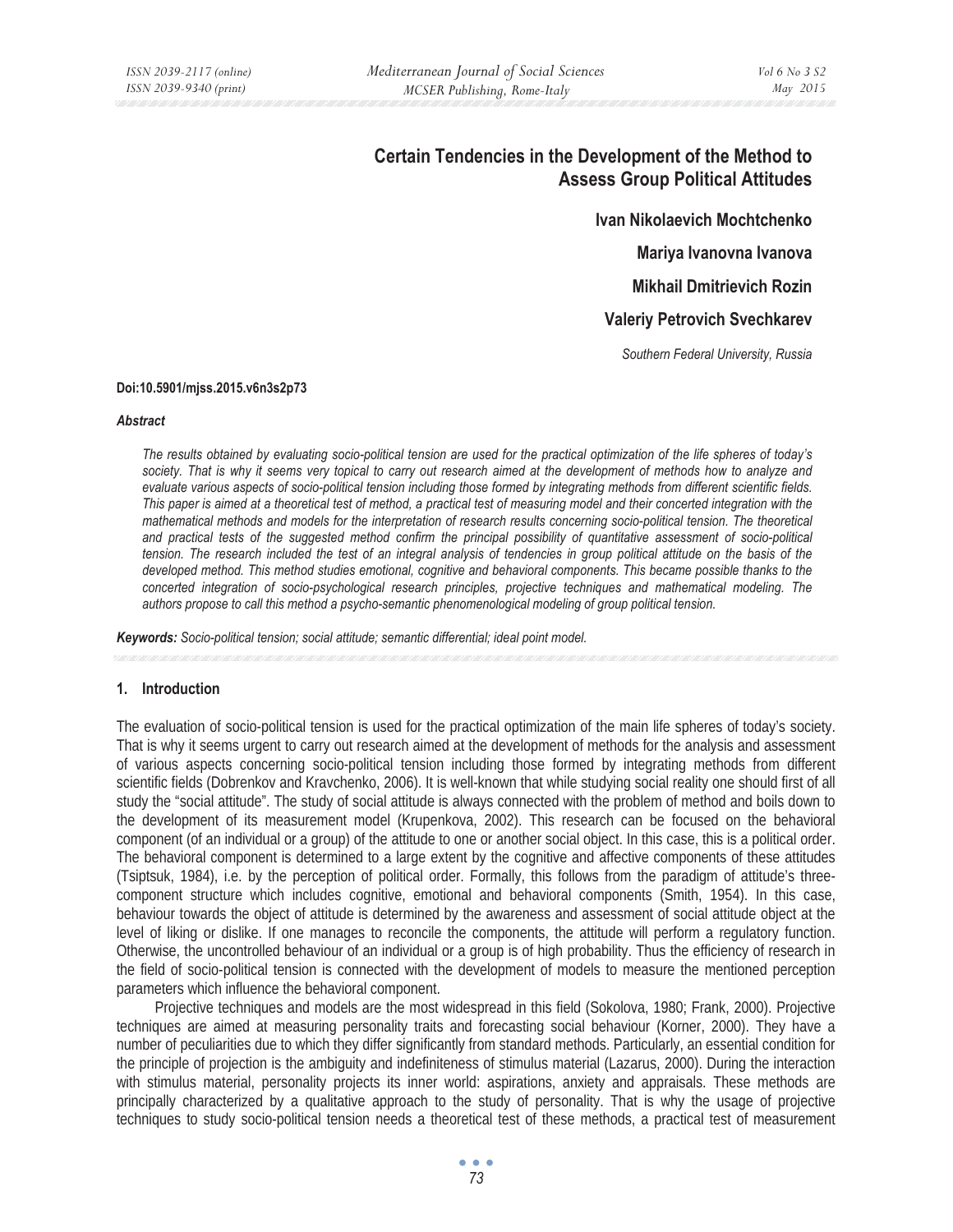models and a concerted integration with mathematical methods and models for the interpretation of research results. This is the goal of this paper. The paper contains a method worked out by the author. It helps to measure perception parameters which influence the behavioral component. This method includes the principles of socio-psychological research of projective techniques and mathematical modeling methods (Rozin, 2012). The authors propose to call this method a psycho-semantic phenomenological modeling (Moschenko, 2010).

## **2. Method: Semantic Differential**

This paper contains a theoretical and practical test of the method. The test is carried out during the analysis of the cognitive and emotional components of group attitudes. It is based on experimental questionnaire among the students of Rostov State Construction University (RSCU) (RSCU, 2014). In the period of 2009-2013, 770 students of RSCU took part in the questionnaire: 48% men and 52% women. They were aged 16 to 21 years: 18 years – 57%; 19 years – 22%; 17 years – 15%, and others. By nationality, 85% were Russian; 4.8% were Armenians, and others.

The emotional component of group political attitude was measured by the method of semantic differential (Osgood, 1952). The cognitive and behavioral components of political attitude was evaluated by direct questioning (Dobrenkov and Kravchenko, 2006). Semantic differential is a questioning method (Osgood et al., 1957). The respondents are suggested to estimate a social process on 20 seven-point scales (from -3 to +3). Each of them is formed by a pair of antonymous adjectives. As a result, individual and group semantic spaces are built. The assessments of an object act as its coordinates (Osgood et al., 1972). Some of these adjectives ("good – bad", "kind – evil") can characterize a studied social phenomenon by their denotative (objective) meaning. The scales formed by them reflect how the respondents interpret the social phenomenon at the cognitive level. Another part of pair adjectives ("men's – women's", "tasty – tasteless") can be used to characterize a social process only in an allegoric sense because of their connotative (personal, subjective) content (Osgood et al., 1957). It is this kind of scales that an unconscious affective (emotional) component of perception is projected. In the method of semantic differential, the perception of some object or process is modeled by an image in an abstract semantic 20-dimentional space. The decision what component of perception to study (cognitive or unconscious) depends on where the scale-making adjectives are shifted relative to the object: in denotative or connotative direction.

The cognitive scales can be interpreted by their denotative meaning. But the scales of unconscious affective perception are hard to interpret directly because here there is a purely personal content. At this stage, a problem appears what scale to choose to measure a social phenomenon. The more measurement is shifted to the cognitive component, the easier it is to interpret the obtained image of an object in semantic space. However, the specificity of the semantic differential is that it allows measuring just the deep unconscious component of perception. This component is less susceptible to external influence and is more connected with resultant behaviour. This is the reason why the adjectives in the main part of scales in our questionnaire are used by their connotative meaning. In this case, the semantic space acts as an abstract multidimensional space without any connection with reality. Besides, it is difficult to make a conclusion only by one object. If we include at least one more object in the research, new usable characteristics will appear in the abstract space.

## **3. Method: Development and Addition**

As it is shown in (Coombs et al., 1954; Coombs, 1957), while assessing several objects by answers, one should take into account how the respondents interpret these objects. In this case, the most adequate model is the model of ideal point. According to this model, respondents have their own idea about an ideal object from the analyzed group. The closer the real object is to the ideal one, the oftener a respondent prefers it in his answer. Hence, it appears that the similarity of images of two objects in semantic space characterizes the similarity of perception of these objects by respondents. In our method, we used not one but two ideal points: positive and negative. Respondents were to assess a real object and two ideal constructs using the method of semantic differential. When using two ideal points, we specify the direction and scale in the semantic space to evaluate the perception of real constructs. We detected the similarity of images in 20 dimensional semantic space by relative Cartesian distance. The relative distance between the images of ideal constructs was equal to two.

So, to evaluate the perception of real objects, we used perception level *r*, normalized from -1 (the perception of a negative ideal construct) to +1 (the perception of a positive ideal construct). It is possible to analyze the degree of similarity or difference of integral perception by the relative position of these images without opening the inner structure of this perception. This is what characterizes the phenomenological approach to the interpretation of data obtained in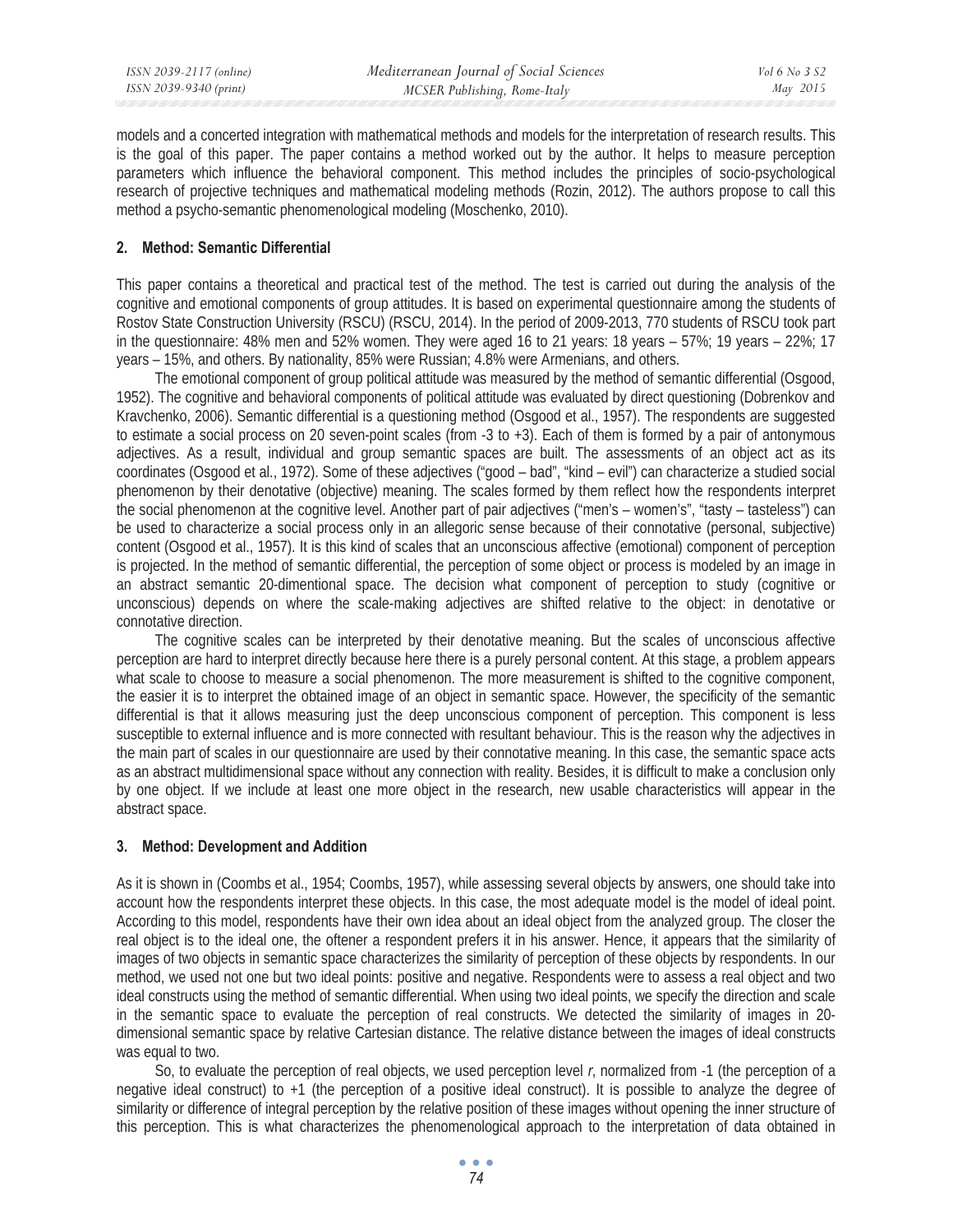| ISSN 2039-2117 (online) | Mediterranean Journal of Social Sciences | <i>Vol</i> 6 No 3 S2 |
|-------------------------|------------------------------------------|----------------------|
| ISSN 2039-9340 (print)  | MCSER Publishing, Rome-Italy             | May 2015             |

research. The phenomenological approach in science is an approach which helps to build a theory for observed phenomena and their description without studying inner processes. This integral approach is quite enough when research is aimed at detecting perception parameters which influence the behaviour. The analysis of inner structure is not in the subject of this research.

We have the following goal. We need to find and measure some object perception characteristic which determines the behavioral component. Moreover, it is necessary to ascertain whether respondents will support or deprecate this social object. We use ideal constructs to specify such a characteristic. They are formulated not only as ideally positive or ideally negative objects but with behavioral orientation: ideally positive, fully supported by the respondent, and ideally negative, fully rejected (down to an armed resistance). The introduced level characterized by the degree of closeness of real object perception to the perception of ideal constructs will give the sought-for characteristic which influences the behaviour of respondents. It means that the purely phenomenological approach begins just when ideal constructs are chosen. This approach is the whole complex.

It should be noted that that real perception initially specifies the position of political order images in semantic coordinates. Besides, it determines relative distances from the images of real constructs (in our case, political) to the images of ideal constructs (positive and negative). Using Coombs' method, we can show that one should consider such dependences monotonous while solving an inverse problem: to find the level of perception by relative distances.

In linear approximation, with a glance to the above normalization, we find that the perception level of real order is equal to the half-difference of respective relative distances:

$$
r_{x}=(d_{-1x}-d_{+1x})/2,
$$

where  $d_{+1x}$  is the relative distance from the image of real order to the image of ideally positive order;  $d_{-1x}$  is the distance to the image of negative construct.

## **4. Findings**

On the basis of obtained data, we built averaged semantic descriptions for all studied types of political orders (Figure 1). Here we use the following code to designate the type of studied political orders: 0.010 – real local political order; -0.010 – real central political order; 1 – ideal positive order; -1 – ideal negative order. It should be noted that only one real political order was measured in 2009. That is why the semantic description of the real construct is in lines 0.010 and -0.010.

Then we calculated the levels of emotional perception of real orders. Table 1 and Figure 2 show the results.

| Year-Month      | 2009-12    | 2010-12 | 2011-12    | 2012-05 | 2012-12 |
|-----------------|------------|---------|------------|---------|---------|
| Reaion          | $-0.18937$ | 0.20053 | $-0.14236$ | 0.18369 | 0.21892 |
| D <sub>in</sub> | 0.10027    | 0.10102 | 0.2151     | 0.21207 | 0.211E1 |

**Table 1.** The levels of emotional perception of political order calculated in linear approximation



**Figure 1.** The levels of emotional perception of political order calculated in linear approximation. The vertical line is the levels of perception. The horizontal line is the year and month of research.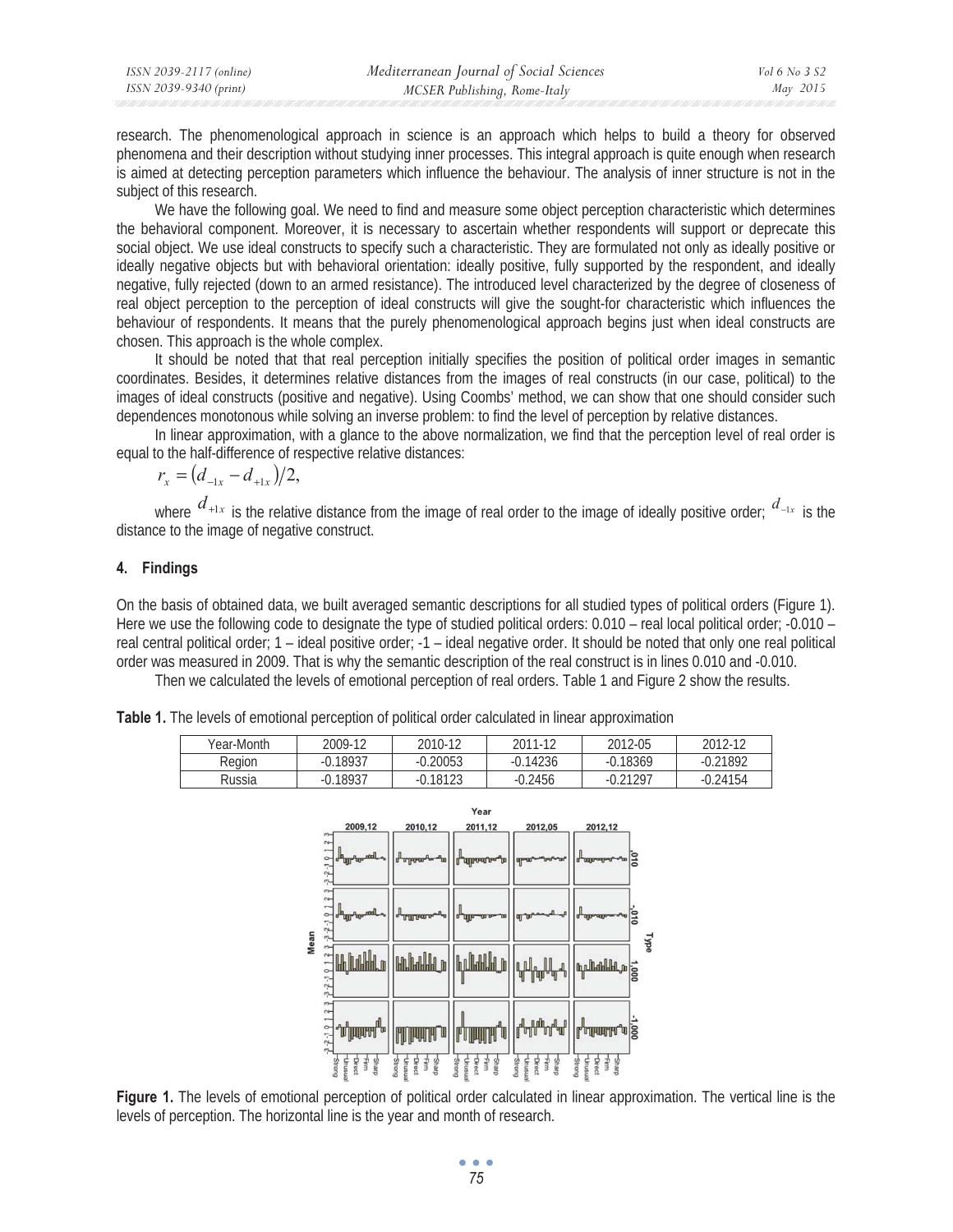



From 2009 till the end of 2012, there was a downward trend of perception level both in the region and in Russia (with a positive leap to in 2011 in the region).

For more detailed and adequate results, the perception levels of political orders were calculated in nonlinear approximation. The degree of necessary nonlinearity was found in terms of the conception of model typicalness using the results of the catastrophe theory (Poston and Stewart, 1978). Following the phenomenological approach, we supposed that the speed the perception level changes with is found by some unknown function F which depends mainly on the level of perception and introduced relative distances. Due to the unidimensionality of perception level *r*, unknown function F can be replaced by the negative gradient of another unknown function *F* named a potential of perception:

$$
dr/dt = -\left. dF/dr' \right., \tag{1}
$$

The potential of perception depends on the same parameters as F. These parameters are always preset with a certain error and have a stochastic nature. Hence, *F* is some function of general position (in mathematical sense).

As the catastrophe theory shows (Poston and Stewart, 1978), the form of a typical potential is determined only by the dimensionality of order's parameter (in our case, perception level *r*) and external parameters (relative distances introduced above). For our problem:

$$
F = (1/4)r'4 - (1/2)ar'2 - br', \t\t(2)
$$

where phenomenological parameters  $a$ ,  $b$  and  $r'$  near the studied point are connected with the above mentioned relative distances and the sought-for perception level *r* by linear dependences:

 $a = (d_{+1x} + d_{-1x})/2; b = (d_{-1x} - d_{+1x})/2; r' = mr.$ 

Scale factor *m* is found by calibration points (ideal constructs with known perception levels).

Potential (2) and equation (1) fully allow solving a statistical problem of finding the level of perception by the results of the questionnaire. Besides, they allow modeling the change of perception level. Data obtained with the help of nonlinear approximation (Table 2 and Figure 3) confirm the above conclusions about the downward trend in the emotional perception of local and central authorities by the end of 2012.

**Table 2.** The levels of emotional perception of political order calculated in nonlinear approximation.

| Year-Month | 2009-12    | 2010-12    | 2011-12    | 2012-05    | 2012-12    |
|------------|------------|------------|------------|------------|------------|
| Region     | $-0.24594$ | $-0.24594$ | $-0.19697$ | $-0.25159$ | $-0.29206$ |
| Russia     | $-0.24594$ | $-0.27688$ | $-0.32981$ | $-0.28536$ | $-0.32026$ |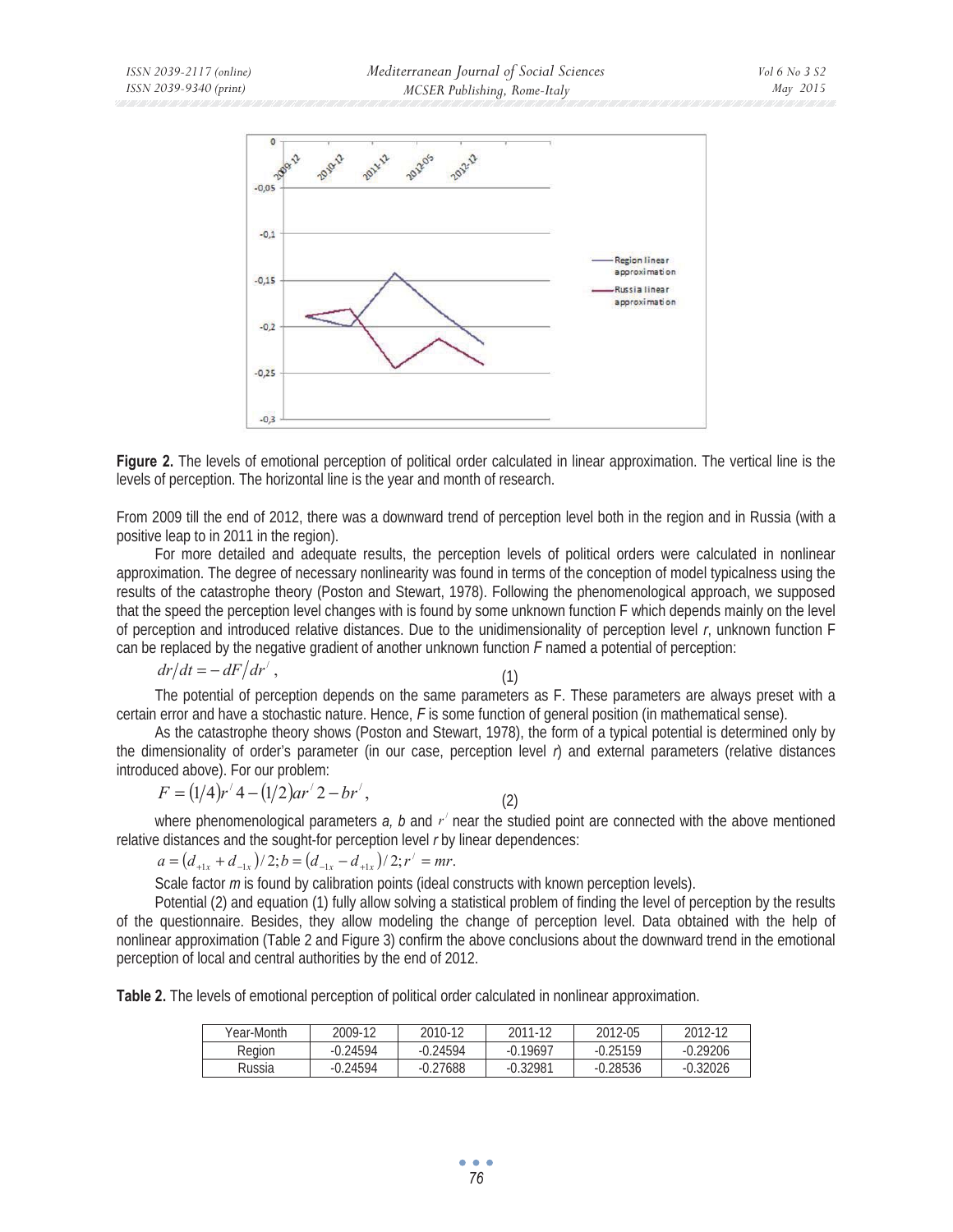

**Figure 3.** The levels of emotional perception of political order calculated in nonlinear approximation. The vertical line is perception levels; the horizontal line is the year and month of research.

## **5. The Discussion of Results Obtained by Measuring the Cognitive Component of Political Attitudes**

The cognitive and behavioral components of political attitudes were measured by direct survey simultaneously with the method of semantic differential in order to study the reasons of this downward trend and to test the proposed method.

The questionnaires developed for the research were modified and supplemented from year to year. In 2012, the questionnaire was enlarged and new material appeared. It became possible to measure the cognitive and behavioral components of group political behaviour. To measure the cognitive component, respondents were suggested to evaluate the political situation in Rostov Region (hereinafter, the Region) and Russia in general, the fairness of applied policy and to express their approval or disapproval of decisions made by authorities. This range of problems underwent factor analysis (Tolstova, 2000; Nasledov, 2005): for the Region and Russia separately. For every case, we found one factor describing the 100% dispersion of initial results. This very factor was taken as a level of cognitive perception of political order (Table 3).

**Table 3.** The matrix of factor loading for the cognitive level of political order perception

| Approval of decisions | Policy fairness | The evaluation of political situation |               |
|-----------------------|-----------------|---------------------------------------|---------------|
| 0.8822781             | ን.956586        | 0.682336                              | In the Region |
| 0.848106              | ገ 994284        | 0.93164                               | In Russia     |

Then, after the normalization from -1 to +1, the levels of cognitive component were calculated for the Region and Russia in general. In so doing, – 1 means the absolutely negative level of cognitive perception, and +1 means the absolutely positive level. The levels were calculated in linear approximation by average values. Table 4 shows the data obtained.

**Table 4.** The levels of cognitive perception of political order.

| Year         | In Russia              | In the Region |
|--------------|------------------------|---------------|
| 2012-12<br>∠ | דר ח<br>-U.Z.          | $\cap$ $\cap$ |
| 2013-03      | $\cap$ $\cap$<br>-U.ZJ | റ ററ          |

Both at the end of 2012 and in the middle of 2013, the cognitive perception level of both territories is insignificantly negative. At the same time, in both cases, the level of perception grows during six months, but remains in the negative zone. Cognitive perception reveals that respondents think better of the political situation in the Region than in Russia in general.

In the applied questionnaire, in 2009-2013, there were also two questions which characterize the deprivational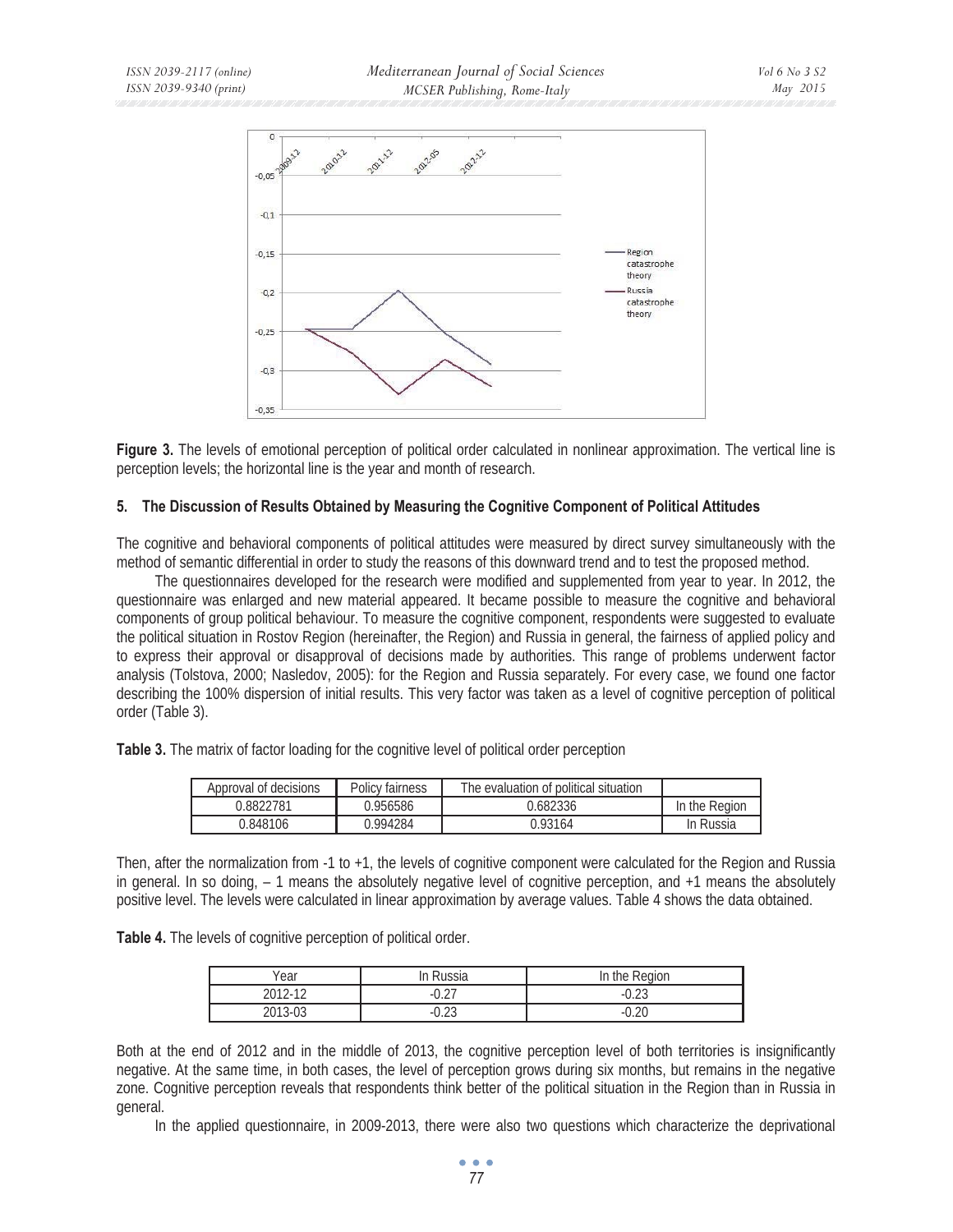| ISSN 2039-2117 (online) | Mediterranean Journal of Social Sciences | Vol 6 No 3 S2 |
|-------------------------|------------------------------------------|---------------|
| ISSN 2039-9340 (print)  | MCSER Publishing, Rome-Italy             | May 2015      |

component. Group tension appears when the group begins to notice the gap between its aspirations and available means. So, when the level of group relative deprivation increases (Myers, 1997), it can point the increase of tension, including the political one, on the group under study. The subjective opinion of respondents about the level of economic wellbeing and social security evaluates the level of deprivation.

The respondents were suggested to assess the level of their economic wellbeing and social security from "a very low level" to "a very high level". We factorized the data (Tolstova, 2000; Nasledov, 2005). It appeared that the indications of economic wellbeing and social security reveal one factor which describes the 100% dispersion of initial results (Table 5).

**Table 5.** The matrix of factor loading for the level of relative deprivation

|           | $rac{1}{2}$   |
|-----------|---------------|
| wellbeing | security      |
| лионис    | <b>SULIAL</b> |
| h         | <b>81801</b>  |

For further analysis, we performed normalization from 0 to 1, where 0 is the absolute absence of deprivation, and 1 is the highest level of relative deprivation. Figure 4 shows the results. The vertical axis is the averaged level of deprivation; the horizontal axis is the year of survey. In 2009-2010, there was a jump from 0.348 to 0.522. Then the relative deprivation remained at the stable middle level tile end of 2012. In mid-2013, the level of relative deprivation rose slightly to 0.555.



**Figure 4.** The distribution diagram for deprivation levels by the year of research

## **6. The Discussion of Results Obtained by Measuring the Behavioral Component of Political Attitudes**

The behavioral component of group attitude is also found by direct survey. The questionnaire contained seven questions. The respondents were suggested to assess real and possible political actions or their character: the assessment of the involvement in political events; the participation in election or other social movements; emotional involvement in politics; the discussion of political news in family and among friends; the interest in these news and the attitude to mass actions. The analysis of different combinations of seven indications allowed dividing these indications into two groups and finding one factor for each of them (Tatarova, 1999). This factor was to describe the 100% dispersion of its initial data (Table 6). By its meaning, the first factor characterizes a behavioral action (actual behavior). In Table 6, it is designated "*F-pov\_act*". The second factor describes the valuation level of behavioral component of group attitude (i.e. the perception of behavior or the attitude to behavior). In Table 6, this factor is designated "*F-pov\_ment*". By these factors, the levels of active and valuation behavioral component were calculated in linear approximation. For behavioral activity, we used normalization from -1 to +1, where -1 is the full absence of behavioral component, and +1 is the highest degree of activity. For the valuation level of behavioral component, +1 is a positive valuation, and -1 is a negative behavioral valuation (Table 7).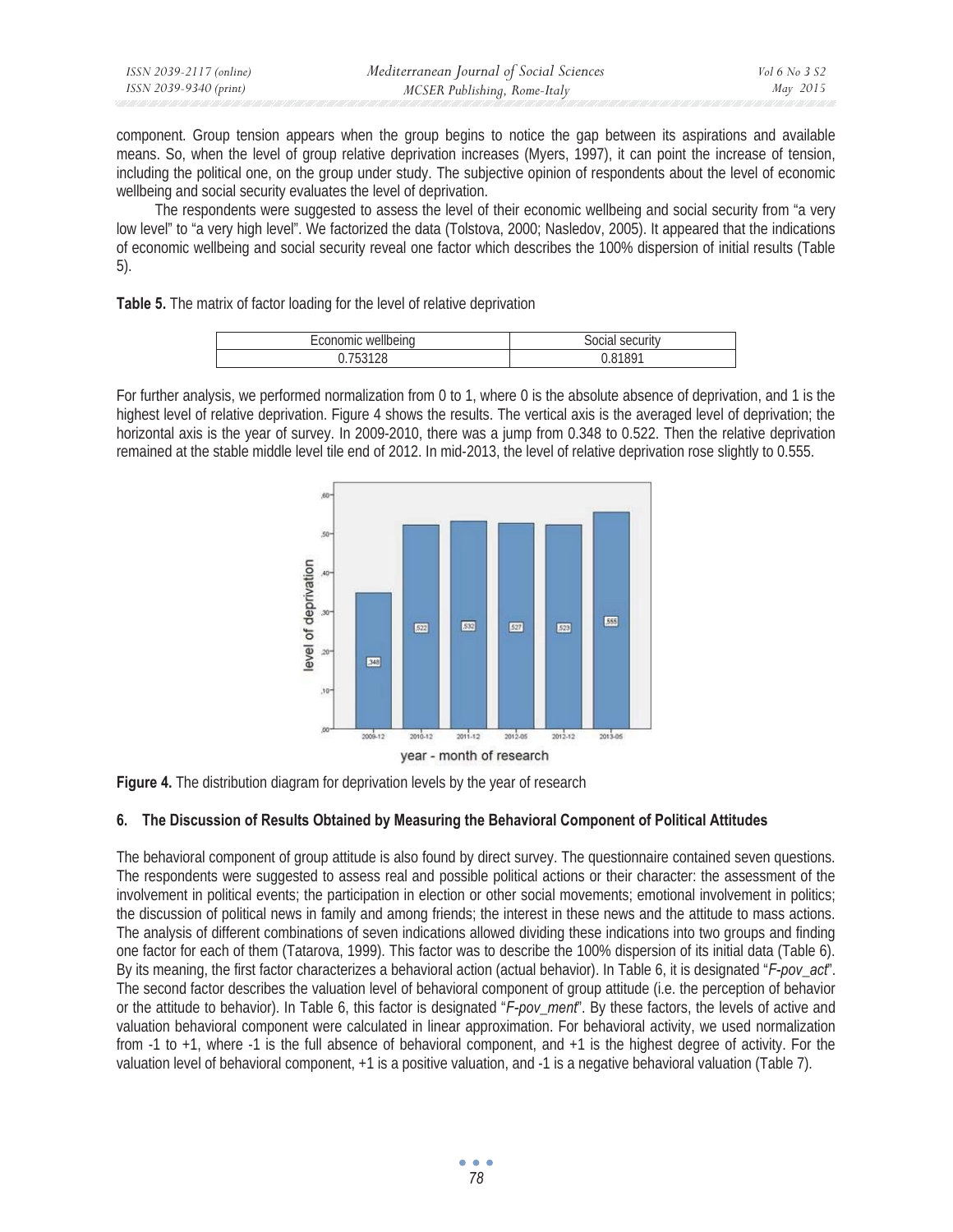**Table 6.** The matrix of factor loading for the behavioral component by two factors.

|          | Participation | Voting     | Participation in social movements |                  |
|----------|---------------|------------|-----------------------------------|------------------|
| pov act  | 0.59007       | $-0.51645$ | $-0.35884$                        |                  |
|          | Involvement   | Discussion | Attitude to protests              | Interest in news |
| pov ment | 0.902883      | 0.809663   | ን.602298                          | 0.757749         |

**Table 7.** The levels of cognitive perception of political order

| Year    | The active level of behavior | The valuation level of behaviour |
|---------|------------------------------|----------------------------------|
| 2012-12 | .248                         | J.027                            |
| 2013-03 | ).268                        | ን.096                            |

Then we performed the second factorization using obtained factors. The factor analysis by these levels showed that it is possible to introduce one factor which describes the general level of behavioral component of group attitude (Table 8).

**Table 8.** The matrix of factor loading for the general behavioral component

| act<br>DOV<br>–         | 4282<br>5/1/1 |
|-------------------------|---------------|
| ment<br>nov<br>'N<br>-- | אווחחו,       |

For this analysis, we used normalization similar to the previous analysis: from -1 to +1, where -1 is the full absence of integral behavioral component, and +1 is the highest degree of behavior (Figure 5). The levels of behavioral component of group attitude were also calculated in linear approximation by average values. For the end of 2012, the general level of behavioral component is – 0.052, and for mid-2013, this level is -0.148.

As the results show, in the end of 2012, the behavioral component reveals the neutral level close to zero. This indicates a certain political detachment. By the middle of 2013, there is a downward tendency to the insignificant level.



**Figure 5.** The diagram of behavioral component by the year of research

## **7. Conclusion**

In conclusion, we would like to note that, besides the questions revealing the cognitive and behavior components, the developed questionnaire included a question for how young people appraise their life prospects. We considered this question earlier as the component of the relative deprivation level, but then we analyzed it separately because the factor analysis of initial data showed that the level of prospects is independent and is not included in other factors. When asked "Please, appraise your life prospects", respondents give very positive answers (Figure 6, Table 9). This is determined by the characteristics of the audience: students believe in their good future and make generally optimistic plans.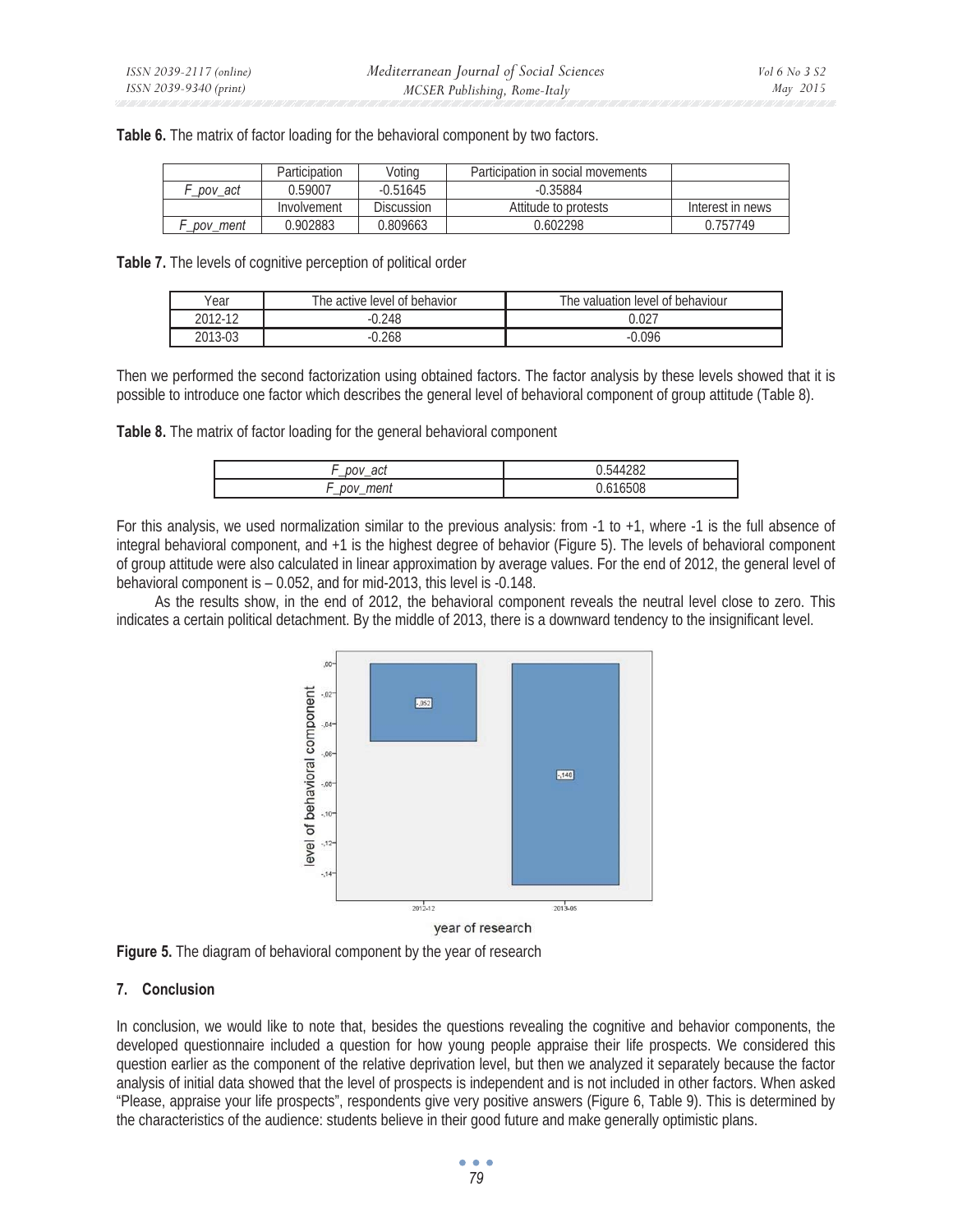

**Figure 6.** The distribution diagram for the appraisal of one's prospects by the year of research

|         | Average  |
|---------|----------|
| Year    | Prospect |
| 2009-12 | 4.02     |
| 2010-12 | 3.36     |
| 2011-12 | 3.03     |
| 2012-05 | 3.18     |
| 2012-12 | 3.16     |
| 2013-05 | 2.91     |
| Total   | 3.15     |

**Table 9.** The average values of life prospects level by the year of research

The obtained results show the correlation between the level of relative deprivation (Figure 4) and the level of life prospects (Table 9). Besides, in 2009-2010 there is a decrease from 4.02 to 3.36 by average values. Gradually, year by year, the appraisal of life prospects decreases and reaches 2.91 in 2013 by average values. But, in spite of the decrease, students continue to appraise their future positively and above average.

One of the factors that determine political tension is a high level of relative deprivation. As it is stated above, the level of deprivation made a big jump in 2009. This corresponds to the period of crisis in the country. Besides, there is a slight decrease in 2013 but its small value cannot cause such drop of the emotional perception of local and central authorities.

By the example of the analysis of group political attitudes, we showed that the data for the affective and cognitive components do not correlate with each other. However, the final behavioral component cannot be described by direct correlation. It reflects deep inner processes inside an individual and a group. So, we can conclude that the threedimensional (what I know, what I feel and what I do) consideration of group attitudes cannot come to nothing more than a correlation between its components. The problem remains unsolved and requires further study.

The theoretical and practical tests of the proposed method performed in the paper confirm a possibility in principle to find a quantitative evaluation for socio-political tension. In the research, we tested the integral analysis of tendencies in group political attitudes on the basis of the developed method which includes the study of the emotional, cognitive and behavioral components. It became possible thanks to the concerted integration of socio-psychological research principles, projective techniques and mathematical modeling. The authors propose to call this method a psycho-semantic phenomenological modeling of group political tension.